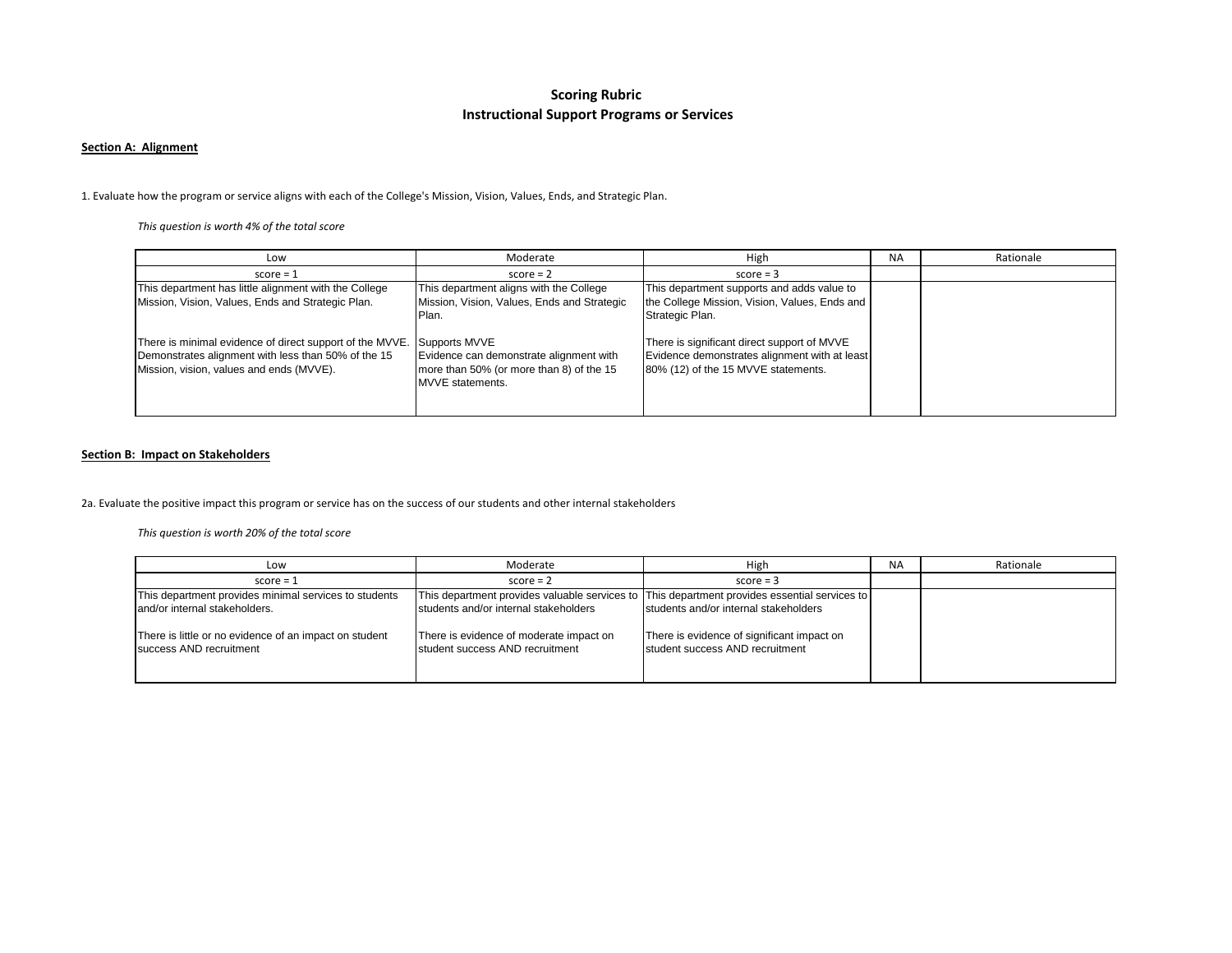2b. Evaluate the internal College community impact of the program or service. Focus on interdepartmental connections and linkages as well as service to customers.

*This question is worth 3% of the total score*

| Low                                                                                                                                                              | Moderate                                                                                                                 | High                                                                                                                            | <b>NA</b> | Rationale |
|------------------------------------------------------------------------------------------------------------------------------------------------------------------|--------------------------------------------------------------------------------------------------------------------------|---------------------------------------------------------------------------------------------------------------------------------|-----------|-----------|
| $score = 1$                                                                                                                                                      | $score = 2$                                                                                                              | $score = 3$                                                                                                                     |           |           |
| There is minimal evidence of internal connections or<br>relationships between this department and other<br>programs within GRCC.                                 | There is evidence of internal connections or<br>relationships between this department and<br>other programs within GRCC. | There is strong evidence of internal<br>connections or relationships between this<br>department and other programs within GRCC. |           |           |
| There are few if any internal departments or Units that<br>use the service of this Unit and few connections between<br>this Unit and other areas of the College. | There are several areas of the College that<br>luse the services of this Unit.                                           | There are a large number of areas within the<br>College that use the services that are provided<br>by this Unit.                |           |           |

3a. Evaluate the positive impact this program or service has on external stakeholders and the success of the community

*This question is worth 12% of the total score*

| Low                                                                                                         | Moderate                                | High                                                                                                | <b>NA</b> | Rationale |
|-------------------------------------------------------------------------------------------------------------|-----------------------------------------|-----------------------------------------------------------------------------------------------------|-----------|-----------|
| $score = 1$                                                                                                 | $score = 2$                             | $score = 3$                                                                                         |           |           |
| This Unit provides minimal services to external                                                             | There are several external users of the | There are a large number of external users of                                                       |           |           |
| stakeholders.                                                                                               |                                         | services of this Unit, indicating that a valuable the services provided directly by this Unit, and  |           |           |
|                                                                                                             |                                         | service is provided to some; or the Unit directly that the services are essential, or at least very |           |           |
| There are no external users, or very few external users of or indirectly supports other Units that directly |                                         | valuable to the community.                                                                          |           |           |
| the services of this Unit.                                                                                  | support external users.                 |                                                                                                     |           |           |
|                                                                                                             |                                         |                                                                                                     |           |           |

3b. Evaluate how the program or service is unique and what value it adds.

*This question is worth 3% of the total score*

| Low                                                                                                                                                                                                   | Moderate                                                                                                                                                                                                                                                                                                           | High                                                                | <b>NA</b> | Rationale |
|-------------------------------------------------------------------------------------------------------------------------------------------------------------------------------------------------------|--------------------------------------------------------------------------------------------------------------------------------------------------------------------------------------------------------------------------------------------------------------------------------------------------------------------|---------------------------------------------------------------------|-----------|-----------|
| $score = 1$                                                                                                                                                                                           | $score = 2$                                                                                                                                                                                                                                                                                                        | $score = 3$                                                         |           |           |
| There is significant duplication in the community of the<br>services this Unit provides – (i.e., its services could be<br>provided by someone else without significant negative<br>community impact). | There is moderate duplication of the services community of the work this Unit provides –<br>this Unit provides–others in the community do (i.e., there would be significant negative<br>this work, but there are some unique attributes community impact if this Unit no longer<br>to the work your Unit provides. | There is little to no duplication in the<br>provided its services). |           |           |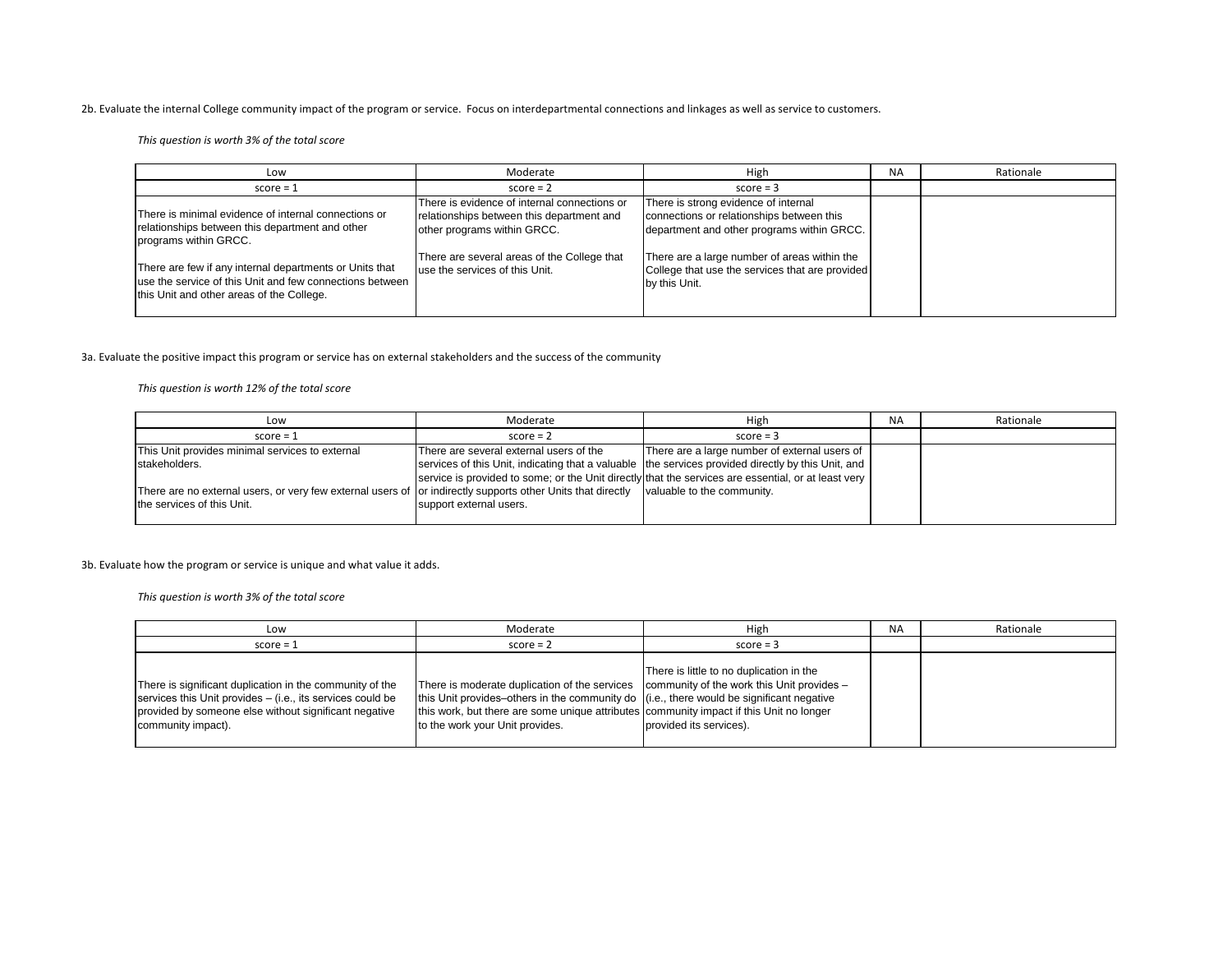## **Section C: Assessment and Quality Improvement**

## 4. Evaluate the efforts of the program or service in assessing services provided and demonstrating quality improvement

#### *This question is worth 6% of the total score*

| Low                                                                                                                                                                                                                                       | Moderate                                                                      | High                                                                                         | <b>NA</b> | Rationale |
|-------------------------------------------------------------------------------------------------------------------------------------------------------------------------------------------------------------------------------------------|-------------------------------------------------------------------------------|----------------------------------------------------------------------------------------------|-----------|-----------|
| $score = 1$                                                                                                                                                                                                                               | $score = 2$                                                                   | $score = 3$                                                                                  |           |           |
| The Unit provides minimal evidence of service<br>assessment and quality improvements.                                                                                                                                                     | The Unit provides evidence of service<br>assessment and quality improvements. | The Unit provides strong evidence of service<br>assessment and quality improvement.          |           |           |
| Limited assessment of services (might be a few surveys, Some assessment of services, and there is<br>etc.) and little or no evidence of any improvements based evidence of resulting improvements in<br>on assessment of quality of work. | services, but appears to be more episodic (vs. systematic.<br>systemic).      | There is continual assessment of services and<br>several examples of improvements – cycle is |           |           |

## **Section D: Cost Savings, Revenue Enhancements and Efficiencies**

5. Evaluate the efforts and recommendations this unit to gain cost savings, revenue enhancements, and efficiencies.

*This question is worth 4% of the total score*

| Low                                                                                                                                    | Moderate                                                                                                                                                                                                                  | High                                                                                                                                                                                                  | <b>NA</b> | Rationale |
|----------------------------------------------------------------------------------------------------------------------------------------|---------------------------------------------------------------------------------------------------------------------------------------------------------------------------------------------------------------------------|-------------------------------------------------------------------------------------------------------------------------------------------------------------------------------------------------------|-----------|-----------|
| $score = 1$                                                                                                                            | $score = 2$                                                                                                                                                                                                               | $score = 3$                                                                                                                                                                                           |           |           |
| This Unit provides minimal evidence of efforts and<br>recommendations to gain cost savings, revenue<br>enhancements, and efficiencies. | This Unit provides some evidence of efforts<br>and recommendations to gain cost savings,<br>revenue enhancements, and efficiencies.                                                                                       | This Unit provides strong evidence of efforts<br>and recommendations to gain cost savings,<br>revenue enhancements, and efficiencies.                                                                 |           |           |
| Limited or no past cost savings or increases in revenue<br>and few if any future recommendations offered.                              | There are past cost savings / efficiencies OR<br>the Unit has implemented a plan that will result savings/efficiencies or enhanced revenue<br>in savings of 2-5% of the Controllable<br>expenses in the next fiscal year. | There are examples of past cost<br>AND there are solid future recommendations<br>for adjustments that will result in more than<br>5% savings in relation to the Controllable<br>expenses of the Unit. |           |           |